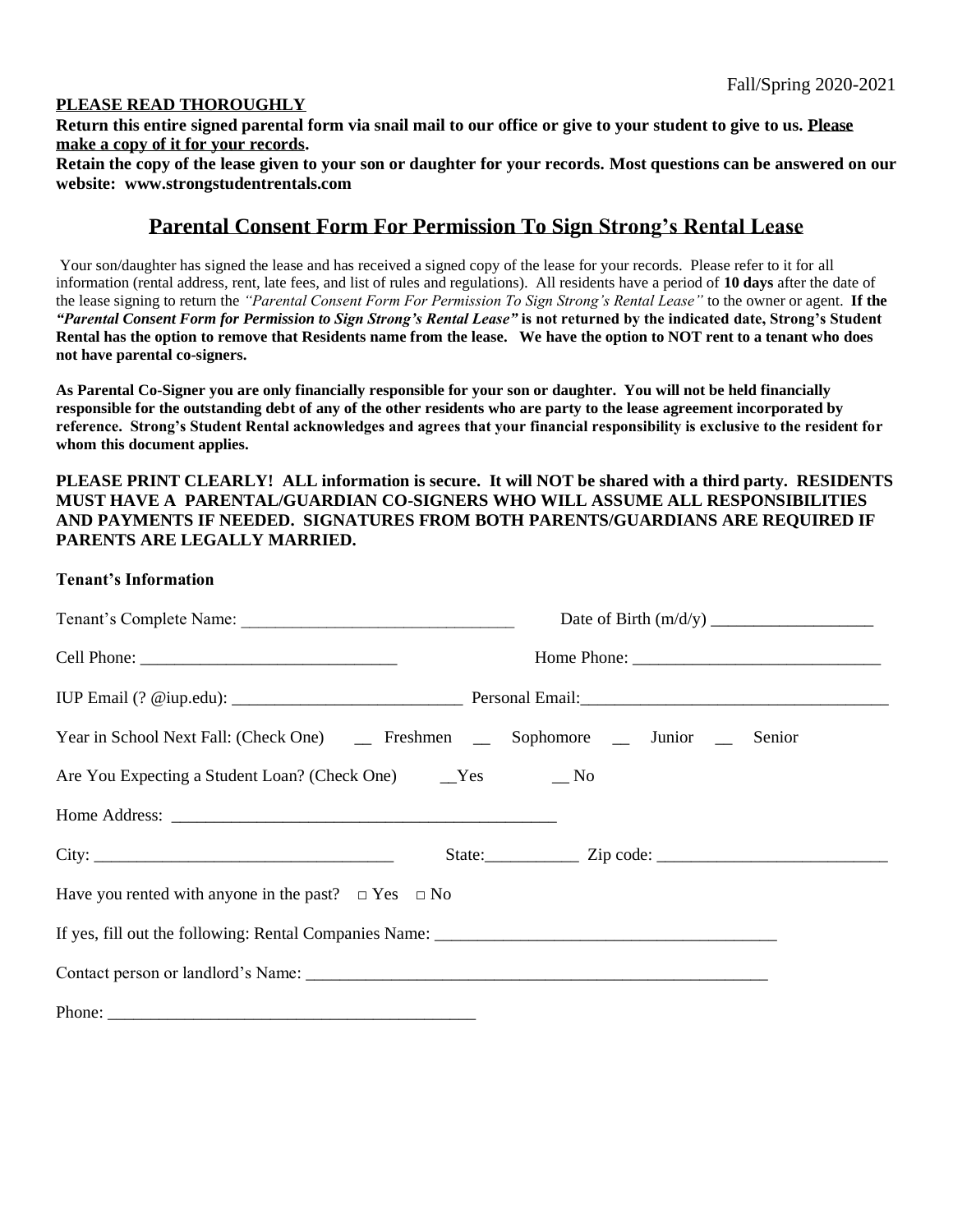**Please make sure this information is filled out by both Parental Co-Signers who will be held accountable for paying the rent if a problem arises with the tenant. Payments may be: cash, money order, check, Visa, Master Card, or Discover.**

### **1st Parental/Guardian Co-Signer Information**

|  | Are you a Jr. or a Sr.        |
|--|-------------------------------|
|  | $\Box$ Single $\Box$ Divorced |
|  |                               |
|  |                               |
|  |                               |
|  |                               |
|  |                               |

**If you are single or divorced (and have not remarried), and you are assuming FULL FINANCIAL RESPONSIBILITY for your son or daughter, a 2nd parental co-signer is not required. If you are single or divorced (and have not remarried) and your ex-spouse or another individual is assuming part or full responsibility for the rent, then that individual needs to fill out the 2nd Parental/Guardian Co-Signer Information. If you are married, your spouse must fill out the 2nd Parental/Guardian Co-Signer Information.** 

#### **2nd Parental/Guardian Co-Signer Information**

|       |        | Are you a Jr. or a Sr. |
|-------|--------|------------------------|
|       |        |                        |
|       |        |                        |
|       |        |                        |
|       |        |                        |
| City: | State: | $\mathsf{Zip code:}\_$ |

# **Both Parental/Guardian Co-Signers need to read and sign for the below information. The below address and rent payments should be transferred from what was given to your son/daughter on their lease.**

| (Student's Name)                               | has my permission to sign a lease renting a house/apartment located at                                                      |
|------------------------------------------------|-----------------------------------------------------------------------------------------------------------------------------|
| the following address:                         | for the time period of the Friday before the first day of                                                                   |
|                                                | fall semester classes through the day of spring semester graduation. The residents are each responsible for a rental fee in |
| the amount of \$<br>per resident per semester. |                                                                                                                             |

**Please choose one of the following payment plans for your son or daughter.** Residents must adhere to the plan they choose. All penalties and late fees will be applied according to the dates indicated with each plan. **Payments may be: cash, check, Visa or Master Card.**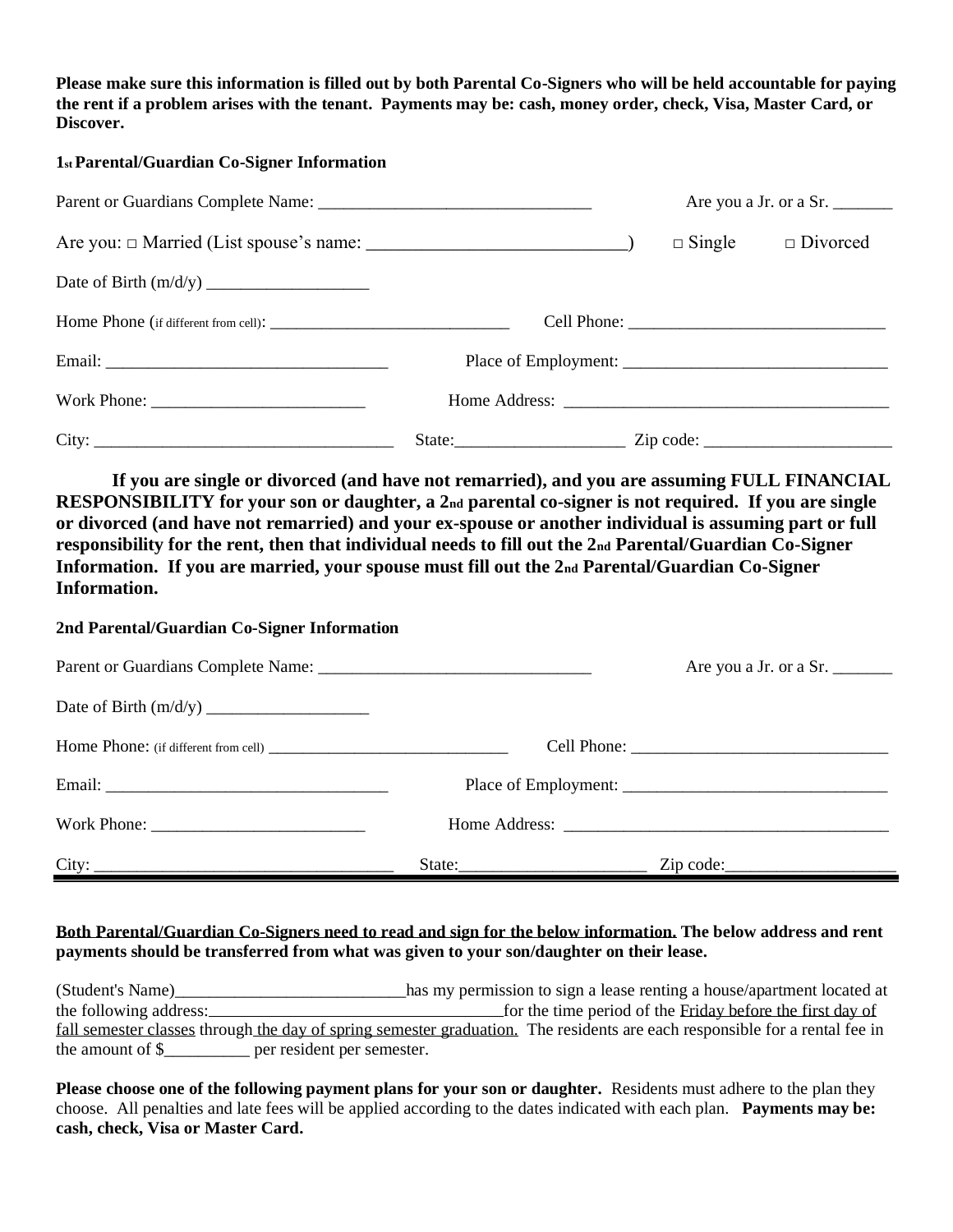Plan #1: A lump sum payment for each semester due on or before September 14th for the Fall and February  $4<sub>th</sub>$  for the spring.

Plan #2: Two equal payments for each semester. Payments for the fall semester would be due July 1st and on or before September 14th. Payments for the Spring semester would be due November 1st and on or before February 4th.

**Fall semester rent must be paid in full by September 14th, 2020. Spring semester rent must be paid in full by February 4th, 2021.**

 **If the rent payment is received later than date, then a \$50.00 first day late charge plus \$10.00 per day thereafter is due in addition to the payment.**

I further understand that the amount of \$250.00 in cash, money order, certified or cashier's check, visa or mastercard is due as a deposit on the date the lease is signed, subject to paragraph 10 on lease.

As legal guardians/parents of \_\_\_\_\_\_\_\_\_\_\_\_\_\_\_\_\_\_\_\_\_\_\_\_\_\_\_\_\_\_\_\_\_\_\_\_\_\_\_\_we will accept full responsibility for the payment of the rent and utilities.

This permission form must be signed and dated by both parents and/or guardians co-signers who are sharing responsibility for the resident's rent. This form must be returned 10 days after the date of the lease signing.

Upon failure of the lessee, the student, to pay the installments of rent as due, keep all the covenants of the lease, which is hereby incorporated by reference, or remove from the premises at the determination of the same, then the lessee, and parents/guardians, hereby authorizes and empowers any attorney of any court of record of Pennsylvania, to appear in said court and confess a judgment in an immediate issuing of a writ of possession to include a clause for costs and rent due, without asking lease of court against the student and against the parents/guardians, an authorizes an attorney's commission of 15%.

*(Information is continued on next page)*